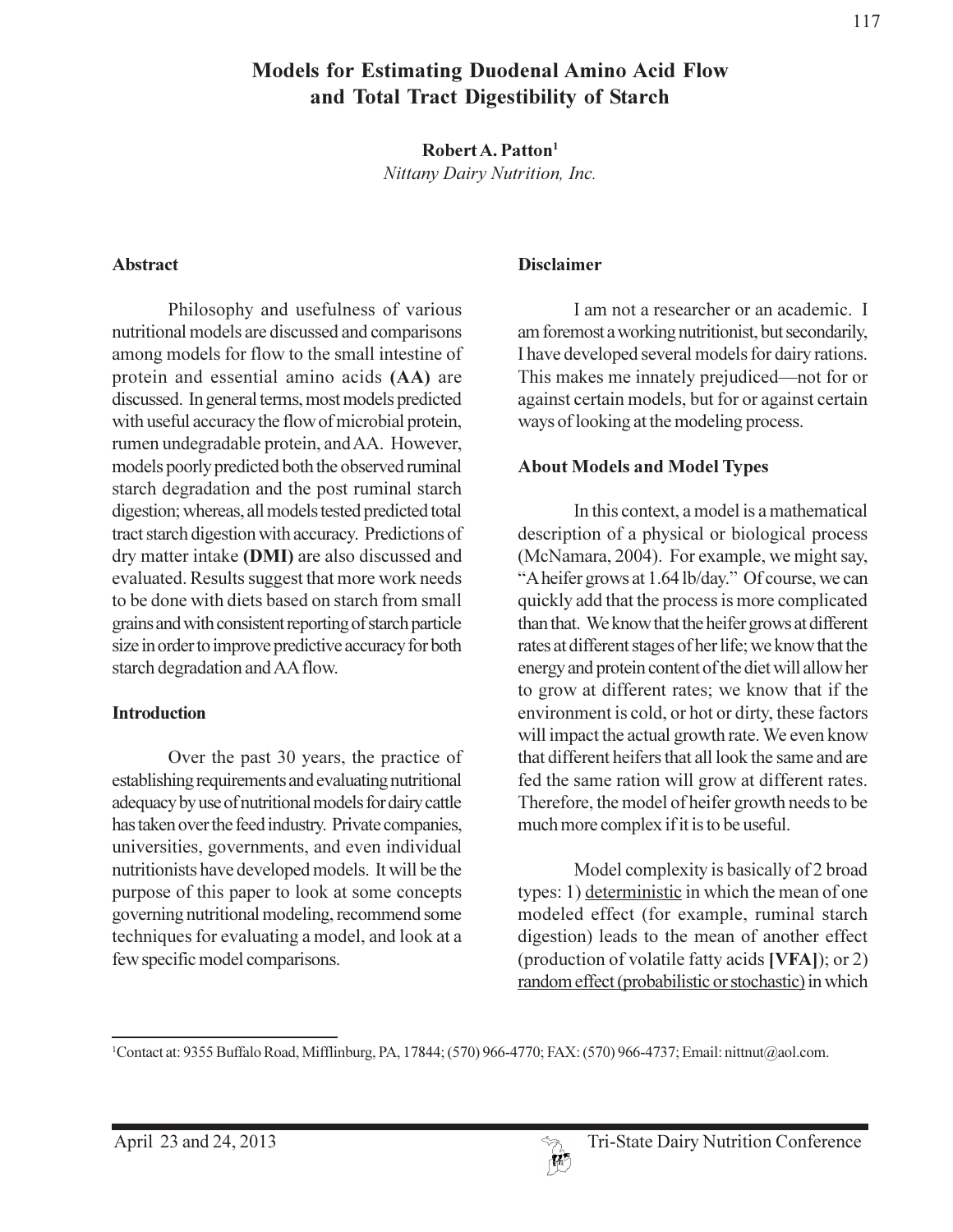a random portion of starch is digested ruminally and a random portion of this leads to a random amount of VFA produced. In both cases, factors known to affect the process can be added to modify the output. An example of the first model type is the NRC (2001) model, which models everything by association of linear and non-linear regression. An example of the second would be the Molly Model developed at UC-Davis by Dr. Lee Baldwin and his students, which looked at nutrient and intermediary pools and rates of reaction of basic biochemical reactions to arrive at cow performance. There is a general perception that the stochastic models are more desirable because they more clearly mimic what occurs in biology. However, the stochastic approach generally requires a more complete understanding of the biology of the cows, which may or may not exist. In other words, if there are 100 equations required to model a biological function, without the complete knowledge of how these equations relate to each other, by the laws of probability the set of equations will inevitably vary back to the average values. So while on the surface, a random model may look like it has very sophisticated knowledge, it may well be just as accurate to use a point estimate (or the average) of these effects.

Models have 2 basic uses. The original use was to describe a process so that it could be dissected, studied, and understood. The knowledge in this usage of a model is more speculative because it is in the stage of testing knowledge. The other use of a model is based on more certain knowledge and is used to manage and monitor a complicated system that can change in time or space. It is the latter approach that we want to use as working nutritionists.

Regardless of approach, all models are imperfect and all models are constantly changing. We live in a world of incomplete information and competing theories. The developer of any model must take into account these factors and make

assumptions about the relative correctness of any theory and any set of data. As model users, we need to be aware of these assumptions and understand that no matter what a modeler may select for inclusion or exclusion in a given model, it will never completely mimic animal biology. Likewise, as new research reveals more exact information, this will be added to the knowledge base of the model. Hence, we are sure that some or all of the models evaluated by our analyses have changed since the study was performed. The difficulty of updating models is, of course, to add information that really improves the accuracy of the model. On the one hand, it is important not to over react to the observations of each individual study; however, on the other hand, if one waits until all aspects are proven, the model may no longer be useful.

## **How to Judge a Model?**

The single, overwhelming method of judging a model is to answer the question, "How well does the model predict animal performance?" That is to say, the model should be developed and tested with real cows and not just with in vitro studies. Permit us to give an example:

Thousands of dollars are spent each year on in vitro testing for rates of starch degradability and NDF digestibility. Both of these degradation rates are then entered into the model of Ørskov and MacDonald (1979) as below:

Ruminal digestibility  $(\frac{6}{6})$  = nutrient weight x  $(kd / kd + kp) * 100$ 

In a small trial to determine the usefulness of this test, NDF digestibilities of 22 diets were entered into the NittanyCow (NC) and Cornellenn-Miner (CPM) models to compare predictions of NDF digestibility to observed measurements. In this study, the NDF digestibility was adequately predicted for grass and alfalfa based diets, but NDF digestibility was over predicted for corn silage based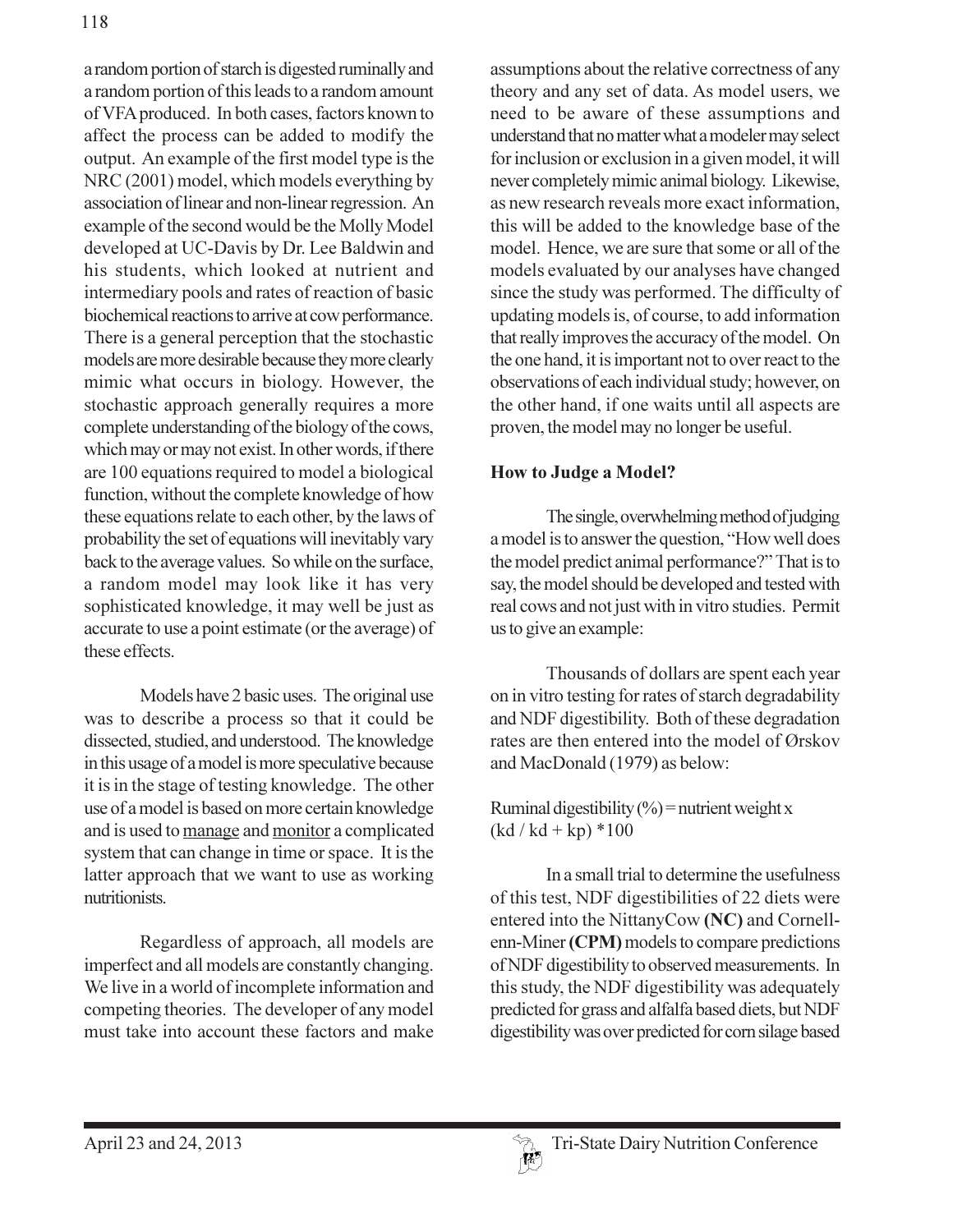diets by 22% for CPM and 17% for NC (Patton, unpublished). Likewise, when we analyzed model predictions of ruminal starch degradation, they were over predicted by nearly 40% using the Ørskov and MacDonald (1979) model.

Why, then, did these sophisticated models fail to produce useful predictions that match observations of cow biology? It was at this Conference a few years ago that Dr. Mike Allen made the same observations regarding starch degradation (Allen, 2011). His suggestion was that the rate of passage (kp) was being underestimated; whereas, our suggestion was that the kd (rate of digestion) was being over predicted because of the uniform grind size in the in situ determination. In the end, it may prove that a combination of factors is responsible. Perhaps, the question that should be asked is, "Does the Ørskov equation really describe the kinetics of rumen degradation?" Regardless of one's conclusions, this is a case when questioning the underlying assumption of the model may lead to more useful answers.

Also, it is important to keep in mind that the model should not stop with the rumen. A good model will integrate the by-products of rumen fermentation, as well as those substances that bypass rumen fermentation and integrate them with intestinal, hepatic, and mammary metabolism in order to both generate requirements and evaluate the effects of individual feeds and nutrients on the overall productivity of the animal.

Another critical (though less obvious) question is, "Has the appropriate standard been used for comparison?" This is not so simple because it is easy to miss the critical measurement.

The title of this paper is one example. In this title, the phrase "total tract digestibility of starch" is used. However, do we really care about total tract digestibility? The amount of ruminally fermented starch has the potential to produce ruminal acidosis.

Also, the relative proportion of starch fermented to propionate and other VFA compared to that absorbed as glucose in the small intestine can affect cow metabolism and productivity. Therefore, what is really important to know is: 1) what part of the starch is degraded ruminally; 2) what portion is digested in the small intestine; and 3) what portion is degraded in the hindgut (where only a small portion of the VFA could make a contribution to the overall glucose metabolism of the cow). If we look in the literature, we will find many studies that measure apparent digestibility of starch. As we will discuss,

the models that we examined predicted this "total tract" digestion quite accurately. So if that was our only criterion for comparison, we could say all the models predicted spectacularly. However, because of our understanding of the biology of the animal, we know that this prediction is not very useful. We need to know how much starch was degraded in the rumen and how much was digested in the intestine. Less digestion in the rumen will mean a lower risk of acidosis and more glucose available from the starch digested in the small intestine (Reynolds, 2006). This is a case where the very accurate prediction of a measurement is not very useful because the measurement itself is not particularly descriptive of the known biology.

Once the appropriate variable has been measured, then more rigorous statistical means of evaluating the model should be used: 1) a model with a smaller mean square predicted error (MSPE) is more useful than one with a larger MSPE, 2) the root mean square error (RMSE) should be below 15% of the mean (RPE), and preferably less than 10%. 3) the model should predict the mean of the sample population as closely as possible to the observed, and the spread of the predicted range should match as closely as possible the observed range without over extending it, and 4) lastly, it is desirable to have an intercept of the linear equation as close to zero as possible and the slope of the equation close to one (Tedeschi, 2006). Further, it is possible to resolve the MSPE into a mean bias, a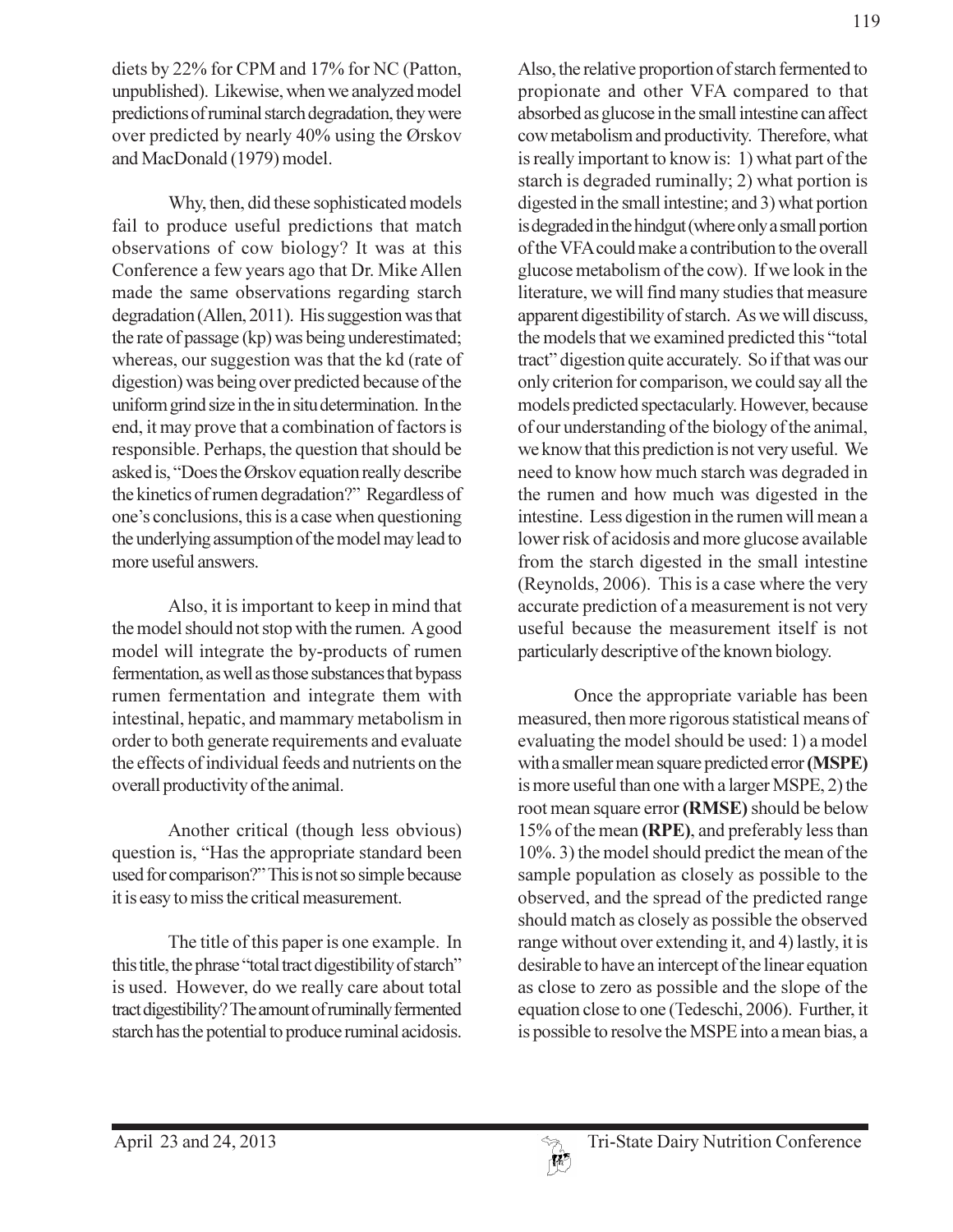slope (or regression) bias, and random error in order to understand where the model might be failing. Models that have mean bias and slope bias of less than 10% are more useful than those that have greater biases. Ideally, random error should account for at least 80% of the total error (Bibby and Toutenburg, 1977). Models normally display various combinations of these descriptive statistics. So one may predict the range, but over predict the mean, for example. Unfortunately in these types of studies, the correlation coefficient  $(R^2)$  is really an ineffective discriminatory technique.

The statistical technique that makes all of this possible is the development of the meta-analysis. While a description of this statistical procedure is well beyond this paper, suffice it to say that this procedure allows the combining of studies with more or less the same design or same outcome variable. By removing the effect of a study, (i.e., error and unknown factors), it is possible to aggregate all the results so that a "net effect" can be determined. Obviously, the greater number of studies which are included, the more confident one can be that the effect is real. In general, with 10 studies, trends can be detected. With 50 studies, there can be a high degree of certainty, and with 100 studies, the results are virtually assured.

# **Model Comparisons**

# Duodenal flows of protein and essential AA

The final dataset that we used for assessing protein and AA flow consisted of 40 studies that represented 154 individual dietary means which were gleaned from all studies in milking cows that had sufficient data on body weight (BW), milk production, and ration ingredients such that the ration could be reconstructed and where actual DMI was reported (Pacheco et al., 2012). All studies were conducted in doubly cannulated cows (i.e., at both the rumen and the duodenum) and were of short duration (usually less than 4 weeks). Diets were

entered into AminoCow version 3.5.2 (AC; RP Nutrients, Springfield, NJ), Agricultural Model and Training Systems version 2.0.15 (AMTS; Cortland, NY); Cornell-Penn-Miner version 3.0.1 (CPM; Cornell University, Ithaca, NY), and the 2001 model of the National Research Council (NRC). These models were selected because at the time of the study, they were readily available and widely used commercially. When ingredient composition was given in the study, this composition was used. When the ingredient analysis was not provided, the NRC values for each feedstuff were used. This occurred mainly for grains and for small inclusion ingredients. When only the nutrient composition of the total diet was given, the forages in the diet were adjusted so that the total ration agreed with the reported nutrient density. Therefore, all models contained the same exact dietary information, including crude protein, but the information on protein fractions, degradation rates, and passage rates were entered as program defaults. Comparisons were between the flow of CP, microbial protein (MCP), rumen undegradable protein (RUP), and essential AA (Arg, His, Ile, Leu, Lys, Met, Phe, Thr and Val) reported for each diet and that predicted by the models. Treatments were further segmented into dietary forage sources (grass, corn silage, and alfalfa based diets), carbohydrate source (corn versus non-corn based diets), RUP source (added versus no RUP source), high (>48.5 lb/day) and low DMI (<37.5 lb/day), low CP (14.6 ± 1.2%) or high CP (18.3 ± 0.95%), as well as high (38.3  $\pm$  4.9%) and low (27.1  $\pm$ 2.1%) dietary NDF.

The ability of each model to predict the mean of protein and AA flows across the total dataset is presented in Table 1. All models predicted the flow of total CP accurately. The CPM over predicted microbial crude protein (27%), and under predicted the flow of RUP (24%), while the other models predicted these flows within 10% of observed. CPM over predicted the flow of Met (25%), Lys  $(13\%)$ , and Arg  $(31\%)$ , while AMTS over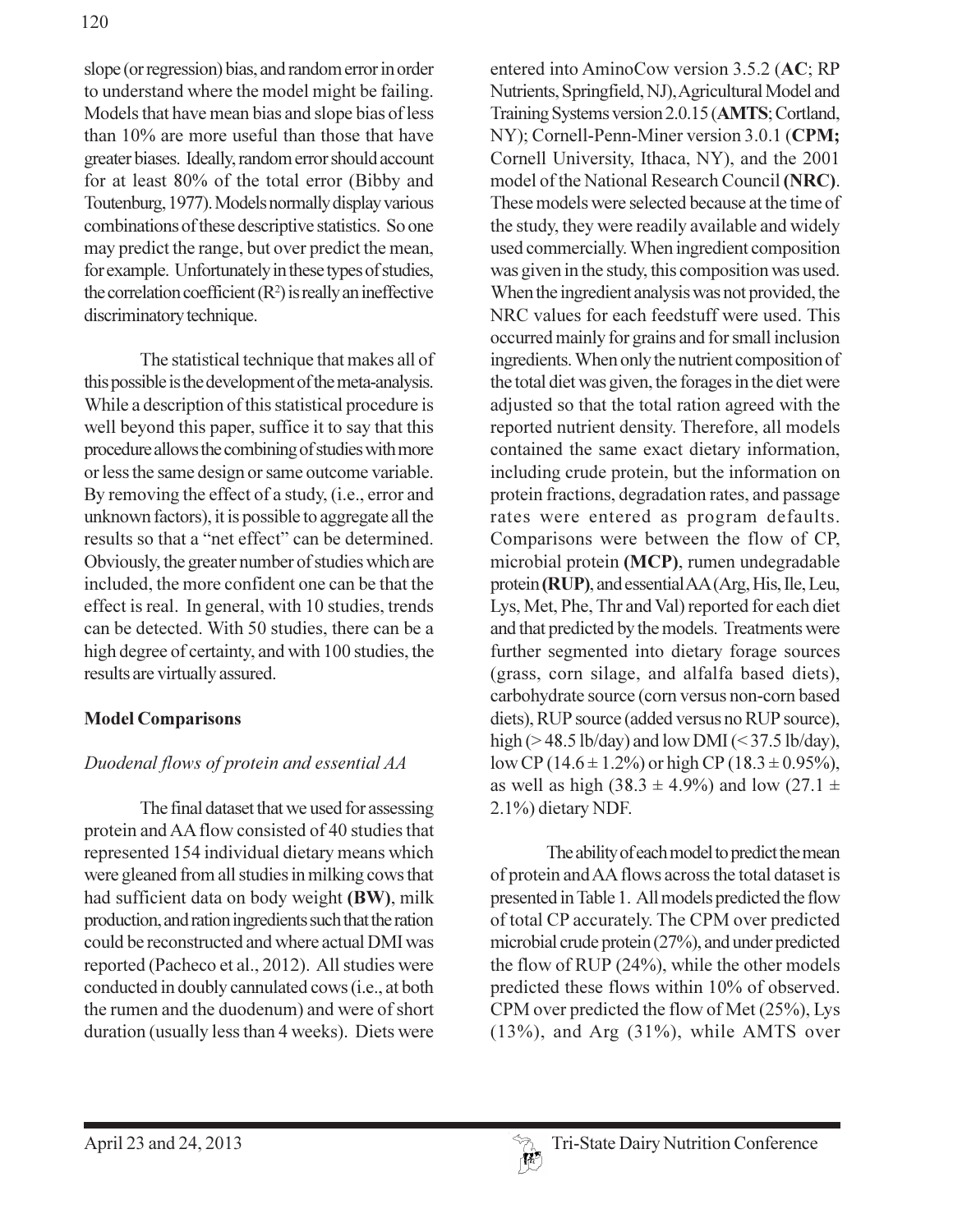predicted the flow of Met (12%) and Arg (24%). For both models, other AA were within 10% of what was observed; whereas, AC and NRC predicted the flow of all AA within 10%.

Statistical evaluation for predictions across all diets is presented in Table 2 for MCP, RUP, Met, Lys, His and Arg. Briefly, with the exception of the AC prediction of MCP and NRC and CPM for predictions of RUP, the RMSPE errors are remarkably similar. Generally, the NRC model displayed the lowest intercept and the slope closest to 1, suggesting that this was the most useful model. The CPM had a random disturbance term lower than 75% and generally had a large mean bias for those components investigated. Overall, except for CPM, the other models provided useful predictions across all diet types for these nutrients.

The data look slightly less encouraging when looking at different diet scenarios. Tables 3 and 4 present a summary of all diet types tested and lists the models that predicted within 5% of the mean (i.e., was accurate) and whose RPE was less than  $10\%$  (i.e., was precise). It should be obvious that there was no perfect model. It is particularly disturbing that neither model predicted non-corn rations well nor did any model accurately predict the amount of RUP flow for any diet combination. Across all possible combinations in this study (168), the best model was accurate and precise only 50.6% of the time. But, clearly all models are useful for diet construction - even CPM, which although not accurate, is precise. Because the bias in CPM tends to be a mean bias, as long as the user is aware that the model over predicts flows of MCP and AA, the model can be adjusted in order to achieve satisfactory performance.

# Ruminal degradation and total tract digestion of starch

Like the protein dataset, studies were gathered from all sources that reported sufficient data to reconstruct the diet, production, BW and both ruminal and total tract starch digestion. Diets on a DM basis were entered into models using the same technique as described above. The model entitled 'OFF' was constructed as an Excel spreadsheet using the equations of Offner and Sauvant (2004), while that labeled SM NC is a 'simple method,' also calculated as an Excel spreadsheet. Briefly, the SM NC method considers that any given starch source can contribute at most all the degradable starch up to the total reported degradability, or at the very least the amount of starch remaining after considering all other starch sources are 100% digestible. These values then establish the minimum and maximum possible starch digestibility of a given source in a given diet. Then, the average of these 2 values was entered as the predicted starch digestibility for the source under investigation (see Patton et al., 2012, for a full description of this process). In the end, there were 41 studies with 161 diets. Two of the studies were with dry cows. Starch sources included 83 diets based on corn, 58 diets based on small grain (barley, oats, and wheat), and only 8 diets based on sorghum.

Ability to predict the mean observed total tract, rumen, and post-ruminal digestion (total intestinal) for all diets is presented in Table 5, as well as corn, small grain and sorghum based diets separately. Please notice that for each diet type, the predictions of total tract starch digestion are rather close to observed for all the models, except that starch digestion of sorghum in which the observed digestion was over estimated by all models. The AMTS and CPM models considerably over predicted (25 to 40%) the amount of starch degraded in the rumen, and because of this, under predicted starch digested post ruminally. The OFF model closely predicted the mean ruminal degradation across all diets and for the sorghum diets, but considerably over-predicted degradation in corn and small grain based diets. The SM NC closely predicted ruminal digestion across all diets

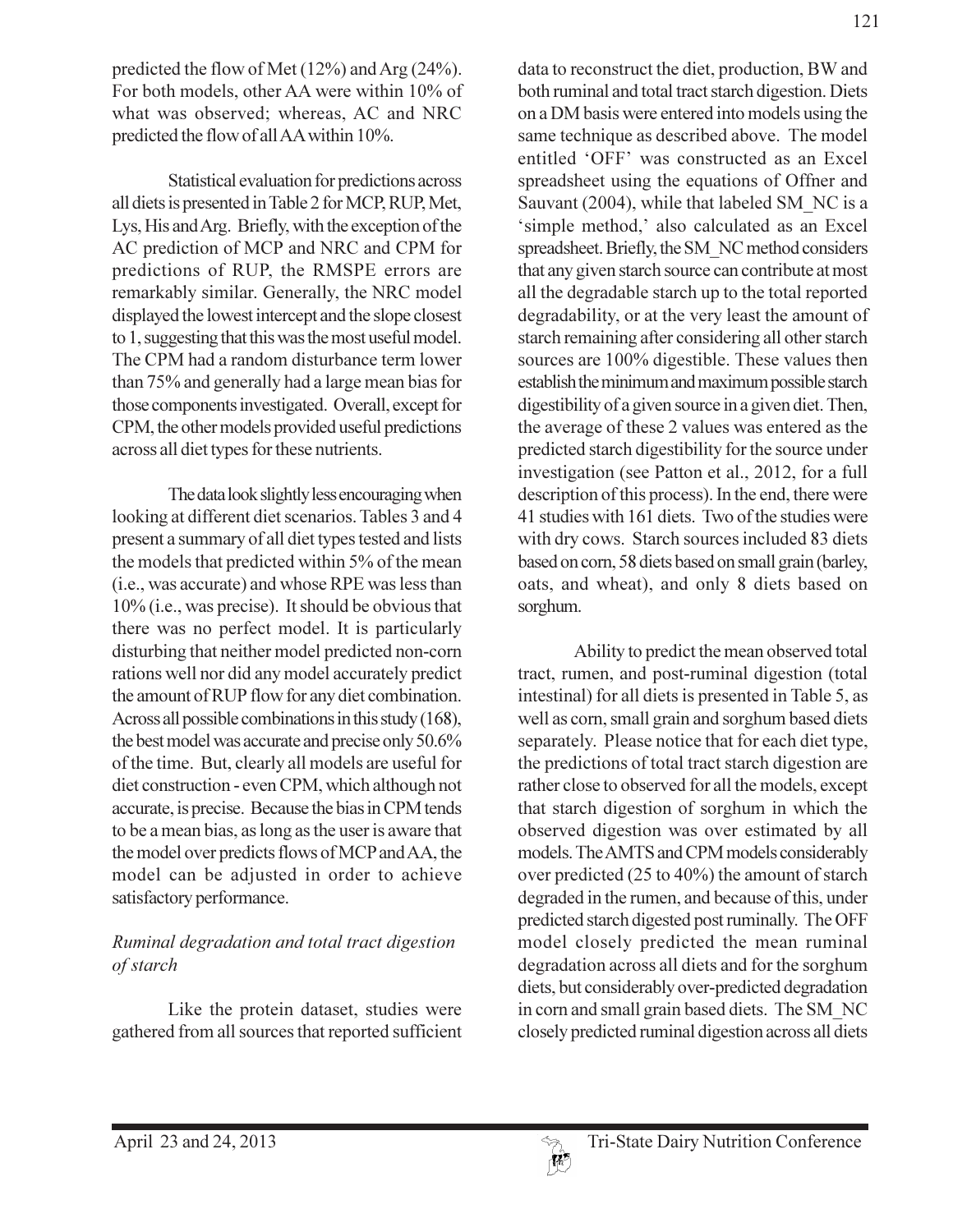and for corn and sorghum based diets but considerably under predicted starch degradation in diets whose starch source was small grain. This model also over predicted the amount of postruminal starch digested for small grains and sorghum. No model captured in a useful way the range in either rumen degradation or post-ruminal digestion.

Model statistical comparisons are present in Table 6 for all diets for total tract, rumen, and post-rumen digestion, but rumen and post-rumen data only for corn, small grain and sorghum diets. What this clearly shows is that none of the models tested are really useful for predicting anything except total tract starch digestion. All of the models have huge inaccuracies in terms of intercepts, slopes, and the amount of error due to random disturbance.

There were several more things of interest brought out in this study. First, we found that ruminal starch degradation was depressed across all diet types, from 75% when starch consumption was less than 2 lb to about 60% when starch intake was greater than 10 lb. We also could find no effect of DMI per se, but only the amount of starch in the diet (e.g., not as a percent of starch, but weight of starch). This result is contrary to the studies of Firkins et al. (2001) and Offner et al. (2003). More studies will be required in order to separate these effects.

As reported by both Nocek and Tamminga (1991) and Firkins et al. (2001), starch particle size has the biggest effect on the variability of starch digestion. Yet, starch particle size data were rarely reported in the studies assembled in the dataset for this study, and when particle size was reported, it was not on a consistent basis. At least a portion of the failure of models to adequately predict starch degradation could be due to the lack of consistent particle size data. It is clear that if researchers want to adequately study ruminal starch degradation, they must develop a uniform particle size separation criterion and report particle size data in feeding studies. In any case, it seems futile for nutritionists

to ask for tests of starch degradability when we really do not have fruitful ways of using these data in existing models.

### **The DMI Dilemma**

While it is fair and correct to evaluate models, the misuse of these same models is far more perplexing. This is especially true in the case of DMI predictions, and unfortunately, most nutritionists are still using model generated DMI consumption when balancing rations. We looked at DMI predictions in the study of Pacheco et al. (2012) and found that the actual DMI was within 3.3 lb of observed only 61, 50, 49, and 58% of the time for intake predicted by AC, AMTS, CP and NRC, respectively. In other words, regardless of model, 40 to 50% of the time we miss the DMI by more than 3 lb! Because of the effect of this much DM difference on the flow of nutrients to the rumen and to the duodenum, as well as on the production of MCP, it seems a bit disingenuous to try to pick "the best" model when the difference between actual and predicted DMI would more than overwhelm differences predicted by models. If nutritionists are serious about using the technology of AA balance and ruminal starch degradation, they must first stop using default prediction of DMI and endeavor to determine the true DMI for the groups of cows for which they are balancing rations. Using a single herd TMR, where DMI is widely divergent, may be one reason that AA balance technology has not greatly advanced (Patton, 2009), in spite of relatively good accuracy of prediction of AA flows by various models.

### **Final Considerations**

There seems to be a growing sentiment that the more complicated and the more inputs a model requires, the better it will predict a given biological outcome. If we take a look only at the models for protein and AA flows, 3 levels of complexity are represented: AC, which uses only 1 term to describe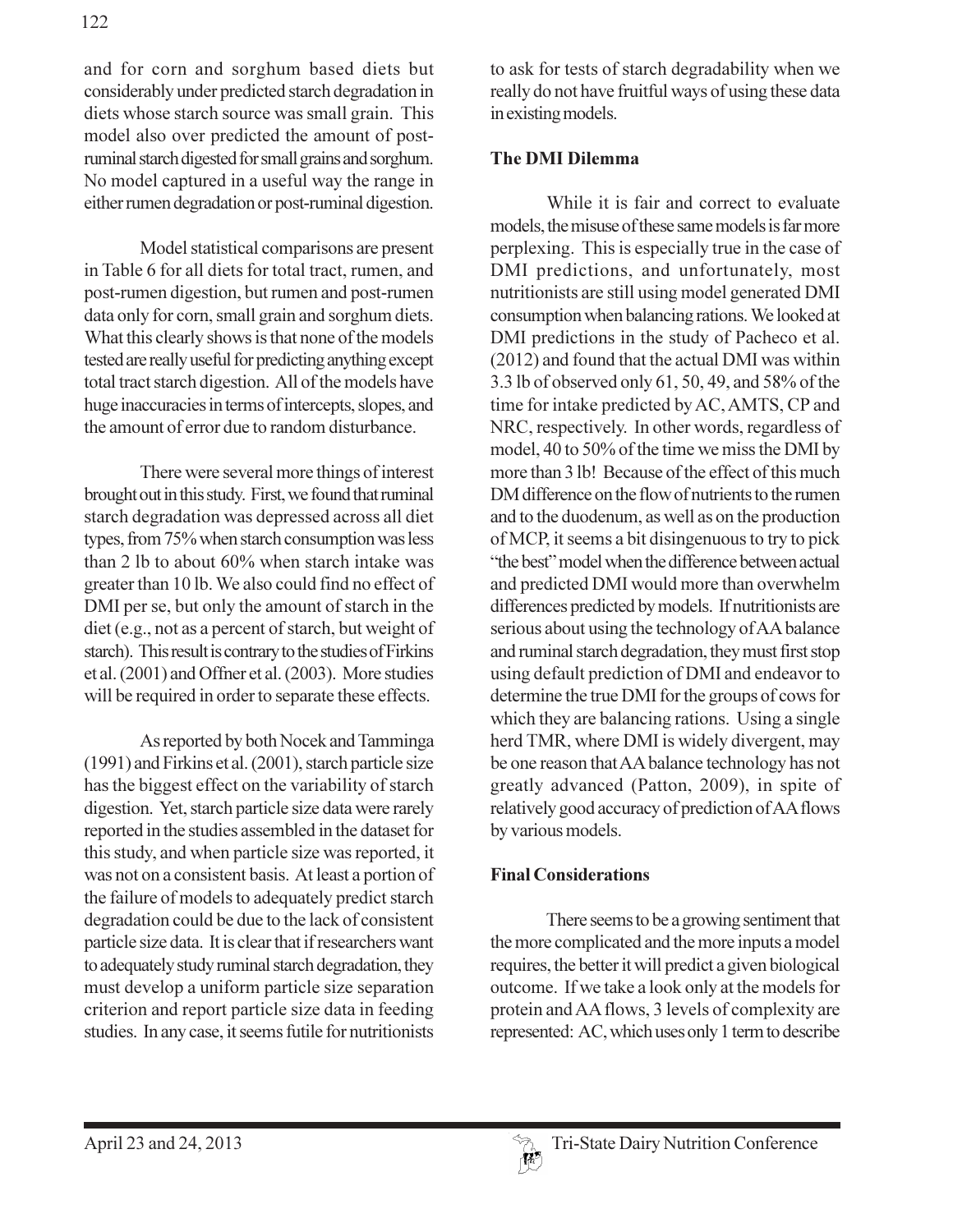the amount of RUP and rumen escape AA; NRC, which uses 3 terms (totally degraded, totally undegraded, and potentially degraded); and the CNCPS model, which uses 5 fractions (a totally degraded, a totally undegraded and a potential degraded fraction that is subdivided into 3 parts). Given the results in hand, it does not appear that adding greater protein fractionation is providing better prediction of RUP flow, MCP, or AA flow. In the future, it may turn out that more fractions are needed, but at present, it seems to be adding unneeded complexity. Likewise, adding additional effects to carbohydrate modeling, such as starch vitreousness and protein coating, while they may be valid, cannot improve models until the particle size issue is resolved.

## **Conclusions**

Available models, excepting perhaps CPM, can be usefully accurate and precise at predicting the flow of protein and AA to the small intestine. However, competing models are reasonably poor at predicting ruminal and total tract starch digestion with precision. Significant work needs to be performed with small grain based diets in terms of improving prediction of both AA flow and starch degradation. Starch digestion trials must report starch particle size on a consistent basis if progress toward more accurate predictions will be made.

# **References**

Allen, M.S. 2011. Mind over models. Pages 29-43 in Proceeding of Tri-State Dairy Nutrition Conference, Fort Wayne, IN. Published by The Ohio State University, Columbus.

Bibby, J., and H. Toutenburg. 1977. Chapter 1:Basic ideas. Pages 16-19 in Prediction and Improved Estimation in Linear Models. John Wiley and Sons, London, UK.

123

Firkins, J.L., M.L. Eastridge, N.R. St-Pierre, and S.M. Noftsger. 2001. Effects of grain variability and processing on starch utilization by lactating dairy cattle. J. Anim. Sci. 79(E. Suppl): E219-E238.

McNamara, J.P. 2004. Research, improvement and application of mechanistic, biochemical dynamic models of metabolism in lactating dairy cattle. Anim. Feed Sci. Technol. 112:155-176.

Nocek, J.E., and S. Tamminga. 1991. In situ and other methods to estimate ruminal protein and energy digestibility: A review. J. Dairy Sci. 74:3598-3629.

NRC. 2001. Nutrient Requirements of Dairy Cattle. 7th rev. ed. Natl. Acad. Sci., Washington, DC.

Offner, A., A. Bach, and D. Sauvant. 2003. Quantitative review of in situ starch degradation in the rumen. Anim. Feed Sci. Technol. 106:81-93.

Offner, A., and D. Sauvant. 2003. Prediction of in vivo starch digestion in cattle from in situ data. Animal Feed Sci. Technol. 111:41-56.

Ørskov, E.R., and I. McDonald. 1979. The estimation of protein degradability in the rumen from incubation measurements weighted according to rate of passage. J. Agric. Sci. (Camb.) 92:499-503.

Pacheco, D., R.A. Patton, C. Parys, and H. Lapierre. 2012. Ability of commercially available dairy ration programs to predict duodenal flows of protein and essential amino acids in dairy cows. J. Dairy Sci. 95:937-963.

Patton, R.A. 2009. The strategic use of ruminally protected amino acids in dairy nutrition. Proceeding of 2009 Florida Ruminant Nutrition Symposium, Pages 39-51. University of Florida, Gainesville.

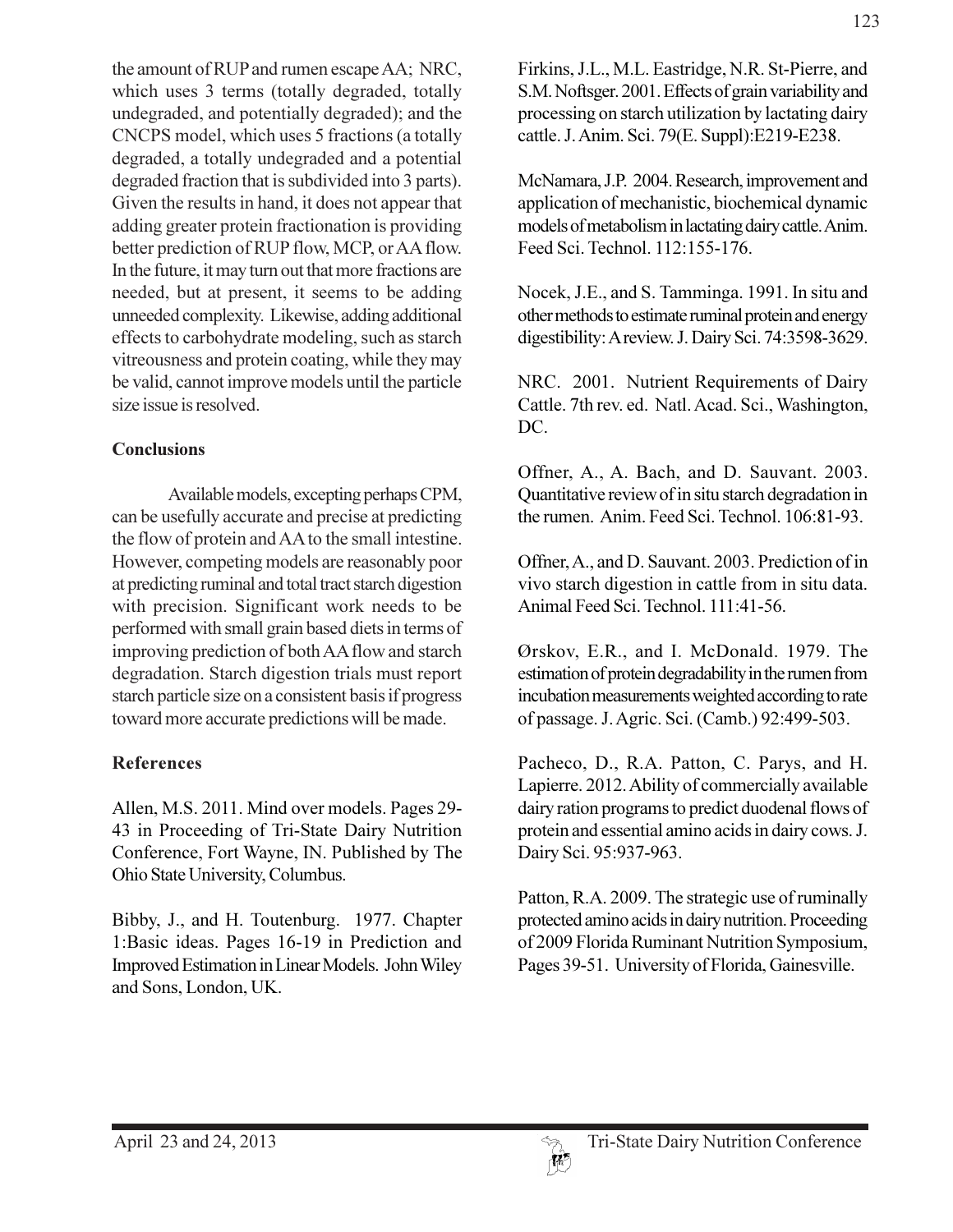124

Patton, R.A., J.R. Patton, and S.E. Boucher. 2012. Defining ruminal and total-tract starch degradation for adult dairy cattle using in vivo data. J. Dairy Sci. 95:765-782.

Reynolds, C.K. 2006. Production and metabolic effects of site of starch digestion in dairy cattle. Anim. Feed Sci. Technol. 130:78-94.

Tedeschi, L.O. 2006. Assessment of the adequacy of mathematical models. Agric. Syst. 89:225-247.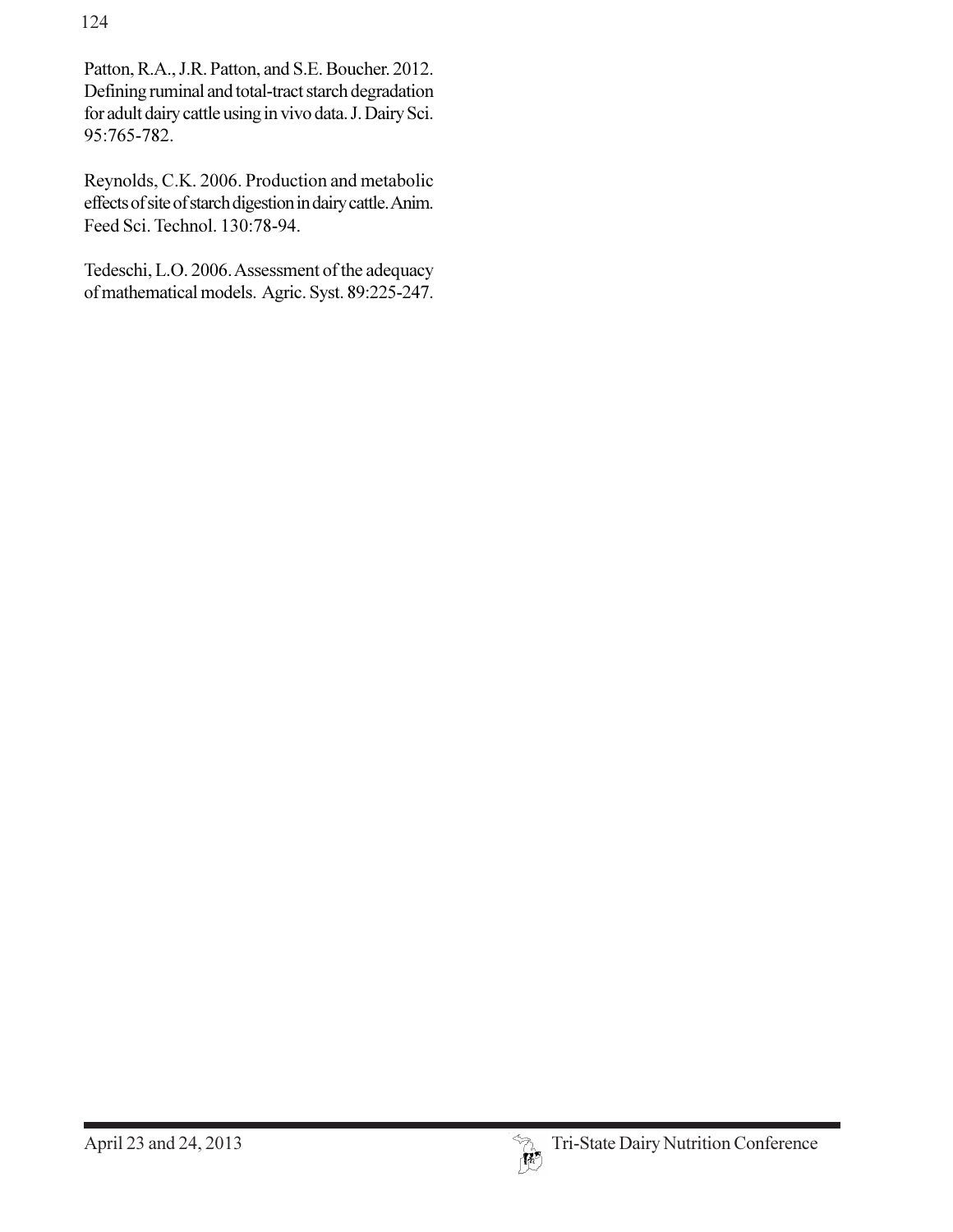|                    |                                                                                                   |             |          |       |                           |      |          | 12         |
|--------------------|---------------------------------------------------------------------------------------------------|-------------|----------|-------|---------------------------|------|----------|------------|
|                    | Table 1. Ability of models to predict the mean observed value across all diet types. <sup>1</sup> |             |          |       |                           |      |          |            |
| Model <sup>2</sup> | Flow $(g/day)$                                                                                    | Mean        | $\pm$ SE |       | $%$ observed Flow (g/day) | Mean | $\pm$ SE | % observed |
| Observed           | CP                                                                                                | 3027        | 790      | $ -$  | <b>MCP</b>                | 1610 | 407      | $ -$       |
| AC                 |                                                                                                   | 2945        | 769      | 97.3  |                           | 1605 | 499      | 99.7       |
| <b>AMTS</b>        |                                                                                                   | 3026        | 638      | 100   |                           | 1678 | 314      | 104.2      |
| <b>CPM</b>         |                                                                                                   | 3148        | 633      | 104   |                           | 2050 | 145      | 127.3      |
| <b>NRC</b>         |                                                                                                   | 2951        | 708      | 97.5  |                           | 1573 | 416      | 97.7       |
| Observed           | <b>RUP</b>                                                                                        | 1480        | 614      | $ -$  | Arg                       | 122  | 38       | --         |
| AC                 |                                                                                                   | 1368        | 372      | 92.4  |                           | 123  | 33       | 100.8      |
| <b>AMTS</b>        |                                                                                                   | 1348        | 409      | 91.1  |                           | 152  | 37       | 124.6      |
| <b>CPM</b>         |                                                                                                   | 1126        | 315      | 76.1  |                           | 160  | 38       | 131.1      |
| <b>NRC</b>         |                                                                                                   | 1415        | 416      | 95.6  |                           | 116  | 28       | 95.1       |
| Observed           | His                                                                                               | 61          | 20       | --    | <b>Ile</b>                | 119  | 36       | $- -$      |
| AC                 |                                                                                                   | 59          | 18       | 96.7  |                           | 127  | 34       | 106.7      |
| <b>AMTS</b>        |                                                                                                   | 66          | 18       | 108.2 |                           | 126  | 28       | 105.9      |
| <b>CPM</b>         |                                                                                                   | 69          | 20       | 113.1 |                           | 134  | 30       | 112.6      |
| <b>NRC</b>         |                                                                                                   | 56          | 16       | 91.8  |                           | 120  | 27       | 100.8      |
| Observed           | Leu                                                                                               | 230         | 79       | --    | Lys                       | 157  | 48       | $- -$      |
| AC                 |                                                                                                   | 220         | 64       | 95.7  |                           | 161  | 45       | 102.5      |
| <b>AMTS</b>        |                                                                                                   | 219         | 60       | 95.2  |                           | 164  | 40       | 104.5      |
| <b>CPM</b>         |                                                                                                   | 224         | 61       | 97.4  |                           | 178  | 43       | 113.4      |
| <b>NRC</b>         |                                                                                                   | 226         | 62       | 98.3  |                           | 160  | 38       | 101.9      |
| Observed           | Met                                                                                               | 47          | 16       |       | Phe                       | 129  | 38       |            |
| AC                 |                                                                                                   | $\sqrt{48}$ | 13       | 102.1 |                           | 128  | 34       | 99.2       |
| <b>AMTS</b>        |                                                                                                   | 53          | 11       | 112.8 |                           | 134  | 33       | 103.9      |
| <b>CPM</b>         |                                                                                                   | 59          | 13       | 125.5 |                           | 140  | 34       | 108.5      |
| <b>NRC</b>         |                                                                                                   | 47          | 11       | 100.0 |                           | 126  | 31       | 97.7       |
| Observed           | Thr                                                                                               | 123         | 34       |       | Val                       | 141  | 45       | --         |
| AC                 |                                                                                                   | 124         | 32       | 100.8 |                           | 145  | 37       | 102.8      |
| <b>AMTS</b>        |                                                                                                   | 120         | 28       | 97.6  |                           | 147  | 36       | 104.8      |
| <b>CPM</b>         |                                                                                                   | 127         | 29       | 103.3 |                           | 155  | 38       | 109.9      |
| <b>NRC</b>         |                                                                                                   | 120         | 27       | 97.6  |                           | 138  | 32       | 97.9       |
|                    |                                                                                                   |             |          |       |                           |      |          |            |

Table 1. Ability of models to predict the mean observed value across all diet types.<sup>1</sup>

 $CF = C1$ ude protein, NTC $F = 1$ literopial crude protein, and  $KCF = 1$ umen undegradable protein.

-iviodels lested. AlthnoCow (AC), Agricultural Tylodening and Training System (AIVITS), Cornell-Feilli-Ivinie (CPM), and National Research Council (NRC).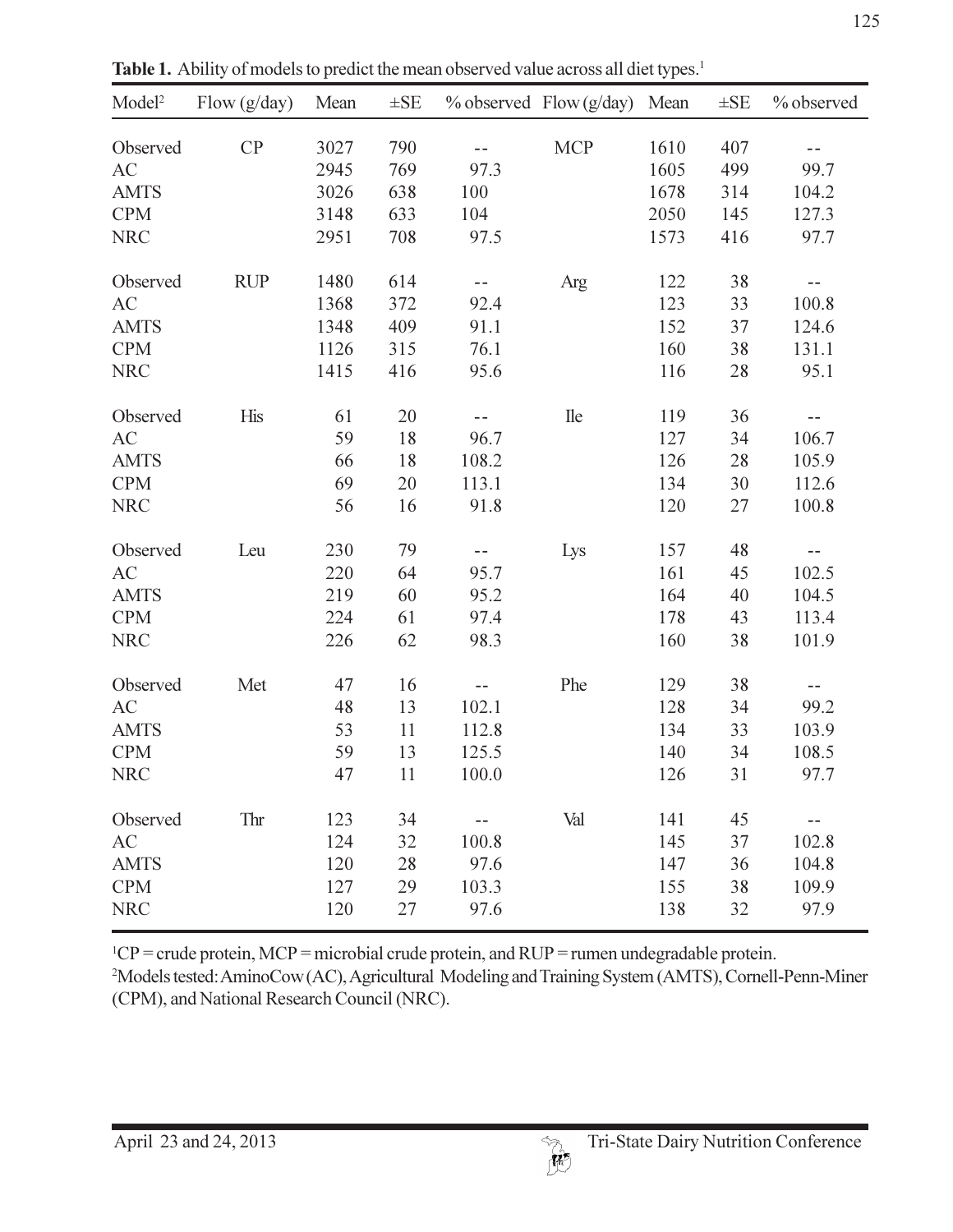|            |                    |                   |                  |           |       |                | MSPE bias partition (%) |        |
|------------|--------------------|-------------------|------------------|-----------|-------|----------------|-------------------------|--------|
| Item       | Model <sup>1</sup> | RMSE <sup>2</sup> | RPE <sup>3</sup> | Intercept | Slope | Mean           | Slope                   | Random |
| <b>MCP</b> | AC                 | 199.2             | 12.4             | 997       | 0.37  | $\overline{0}$ | 43.5                    | 56.4   |
|            | <b>AMTS</b>        | 173.5             | 10.8             | 425       | 0.70  | 3.9            | 6.5                     | 89.6   |
|            | <b>CPM</b>         | 178.6             | 11.1             | 531       | 0.52  | 56.9           | 10.1                    | 33.0   |
|            | <b>NRC</b>         | 179.6             | 11.2             | 551       | 0.67  | $\mathbf{1}$   | 11.8                    | 87.2   |
| <b>RUP</b> | AC                 | 179.6             | 12.1             | 224       | 0.89  | 5.9            | $\mathbf{1}$            | 93.1   |
|            | <b>AMTS</b>        | 172.3             | 11.6             | 154       | 0.94  | 4.3            | 1.3                     | 94.3   |
|            | <b>CPM</b>         | 245.2             | 16.6             | 812       | 0.55  | 29.4           | 0.4                     | 70.2   |
|            | <b>NRC</b>         | 198.5             | 13.4             | 314       | 0.68  | 2.3            | 0.2                     | 97.5   |
| Arg        | AC                 | 11.2              | 9.2              | 41        | 0.65  | $\overline{0}$ | 11.9                    | 88.1   |
|            | <b>AMTS</b>        | 11.2              | 9.2              | 29        | 0.61  | 39.7           | 11.8                    | 48.5   |
|            | <b>CPM</b>         | 11.4              | 9.3              | 32        | 0.56  | 53             | 9.4                     | 37.6   |
|            | <b>NRC</b>         | 11.2              | 9.2              | 26        | 0.82  | 4.3            | 3.2                     | 92.5   |
| His        | AC                 | 5.6               | 9.2              | 14        | 0.77  | 1.2            | 10.6                    | 88.2   |
|            | <b>AMTS</b>        | 5.7               | 9.3              | 6         | 0.83  | 8.2            | 11.8                    | 80.1   |
|            | <b>CPM</b>         | 5.8               | 9.5              | 11        | 0.70  | 17.9           | 14.7                    | 67.4   |
|            | <b>NRC</b>         | 5.8               | 9.5              | 6         | 0.96  | 6.9            | 3.6                     | 89.4   |
| Lys        | AC                 | 13.2              | 8.4              | 46        | 0.67  | 1.4            | 11.4                    | 87.2   |
|            | <b>AMTS</b>        | 12.4              | 7.9              | 23        | 0.81  | 3.5            | 4.4                     | 92.0   |
|            | <b>CPM</b>         | 14.0              | 8.9              | 41        | 0.64  | 25.9           | 5.6                     | 68.5   |
|            | <b>NRC</b>         | 13.1              | 8.3              | 13        | 0.89  | 0.9            | 0.8                     | 98.4   |
| Met        | AC                 | 3.7               | 7.9              | 13        | 0.71  | 0.3            | 6.5                     | 93.1   |
|            | <b>AMTS</b>        | 3.9               | 8.3              | 11        | 0.67  | 15.9           | 5.7                     | 78.5   |
|            | <b>CPM</b>         | 3.9               | 8.3              | 9         | 0.64  | 45.3           | 4.9                     | 49.9   |
|            | <b>NRC</b>         | 3.8               | 8.1              | 6         | 0.86  | 0.1            | 1.4                     | 98.6   |

Arg, His, Lys and Met.

<sup>1</sup>Models tested: AminoCow (AC), Agricultural Modeling and Training System (AMTS), Cornell-Penn-Miner (CPM), and National Research Council (NRC).

 $NNSE = 1001$  ineall square prediction error.

 ${}^{3}RPE$  = Percent of mean of RMSE.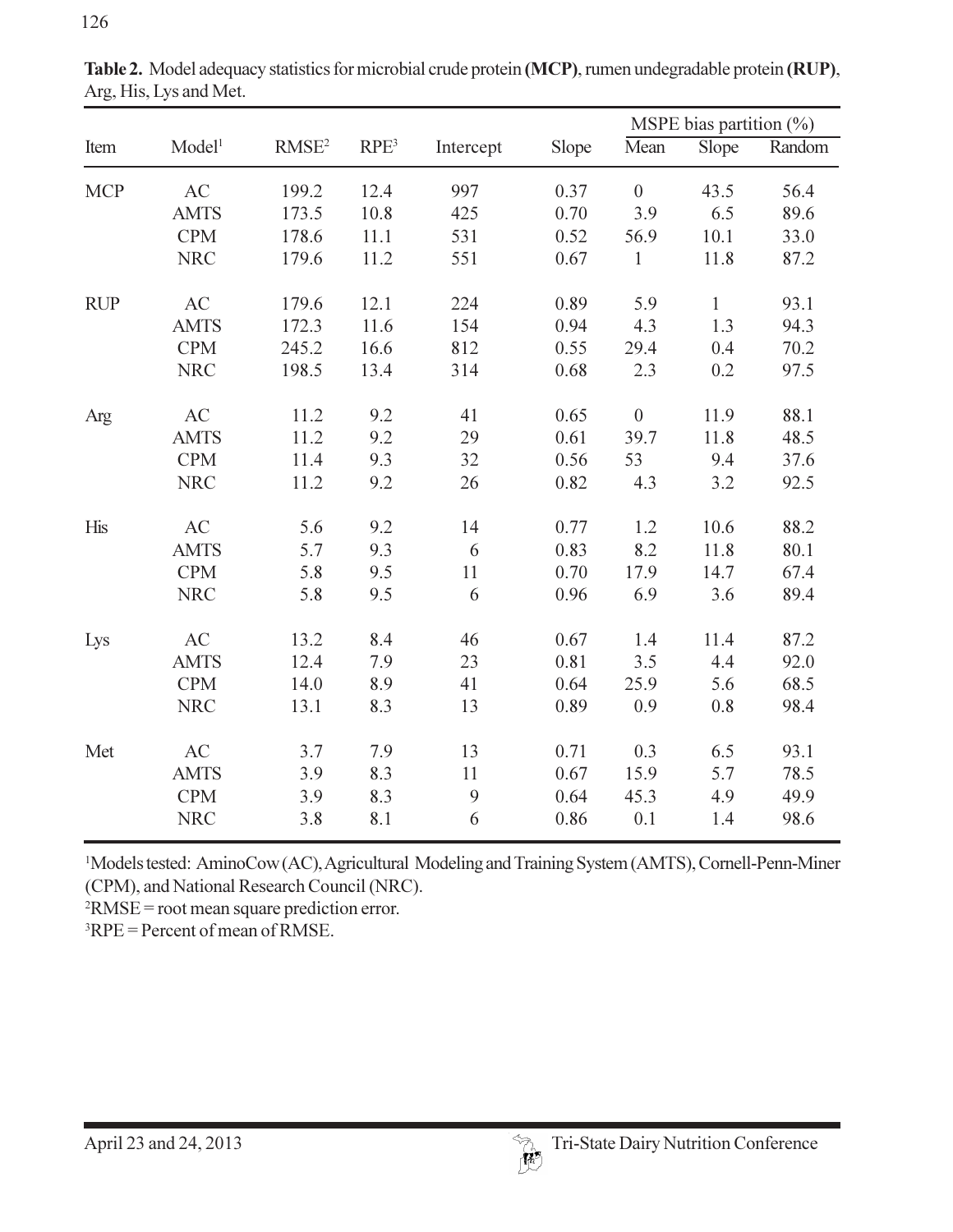|                |                       |               | Forage Basis   |               | <b>Grain Basis</b> |               | RUP                 |               |
|----------------|-----------------------|---------------|----------------|---------------|--------------------|---------------|---------------------|---------------|
| Flow           | (g/day) Database      | Grass         | <b>Alfalfa</b> | Corn Silage   | Non-corn           | Com           | Not added           | Added         |
|                |                       | AC, AMTS, NRC | AC, AMTS, CPM  | AC, AMTS, NRC | AMTS, CPM          |               | $\overline{Q}$      |               |
| <b>MCP</b>     | None                  | None          | AMTS, NRC      | D<br>Na       | None               | AC, NRC       | Q                   | None          |
| RUP            | None                  | None          | None           | None          | None               | None          | None                | None          |
| Arg            | AC, NRC               | <b>AMTS</b>   | AC, NRC        | None          | None               | AC, NRC       | $\overline{AC}$     | AC, NRC       |
| Нis            |                       | None          |                | Q             | None<br>None       | AC, NRC       | <b>AMTS</b>         |               |
| $\overline{a}$ | D<br>Bu               | AC, AMTS      | <b>Dall</b>    | AC, AMTS, NRC |                    | AC, AMTS, NRC | AC, AMTS, CPM       | <b>DAM</b>    |
| $\overline{a}$ |                       |               | None           | <b>DARC</b>   | None               | None          | None                |               |
| Lys            | AC, AMTS, NRC         | AC, NRC       | AC, AMTS, NRC  | AC, NRC       | <b>Dan</b>         | AC, AMTS, NRC | AMTS, CPM, NRC None |               |
| Met            | AC, NRC               | None          | None           | AC, NRC       | None               | AC, NRC       | AC, NRC             | AC, NRC       |
| Phe            | AC, AMIS, NRC         | AC, AMTS, NRC | AMTS, CPM      | AC, AMTS, NRC | Q                  | AC, AMTS, NRC | AC, AMTS, CPM       | AC            |
| 卢              |                       | AC. AMTS, NRC | AMTS, CPM      |               | AMTS, NRC          | AC, CPM, NRC  | AC, CPM             | AC, AMTS, NRC |
| ख्र            | AC. AMTS, NRC AC, CPM |               | AC, AMTS, NRC  | AC, AMTS, NRC | <b>DAN</b>         | AC, AMTS, NRC | AC, AMTS, CPM       | AC, NRC       |

Models with both very accurate prediction of the mean (within 5% of the observed values) and relative prediction error less than 10% are listed for each of the dietary types and feed management conditions evaluated; Models are: AminoCow (AC), Agricultural Modeling and Training Systems (AMTS), Cornell-Penn-Miner version of CNCPS<br>(CPM), and National Research Council (NRC, 2001).

April 23 and 24, 2013

Table 3. Summary of the evaluation of 4 dairy ration programs<sup>1</sup> to predict duodenal flows of total CP, microbial protein (MCP), rumen undegradable (RUP) and essential

Tri-State Dairy Nutrition Conference

 $\overline{\mathbb{R}}$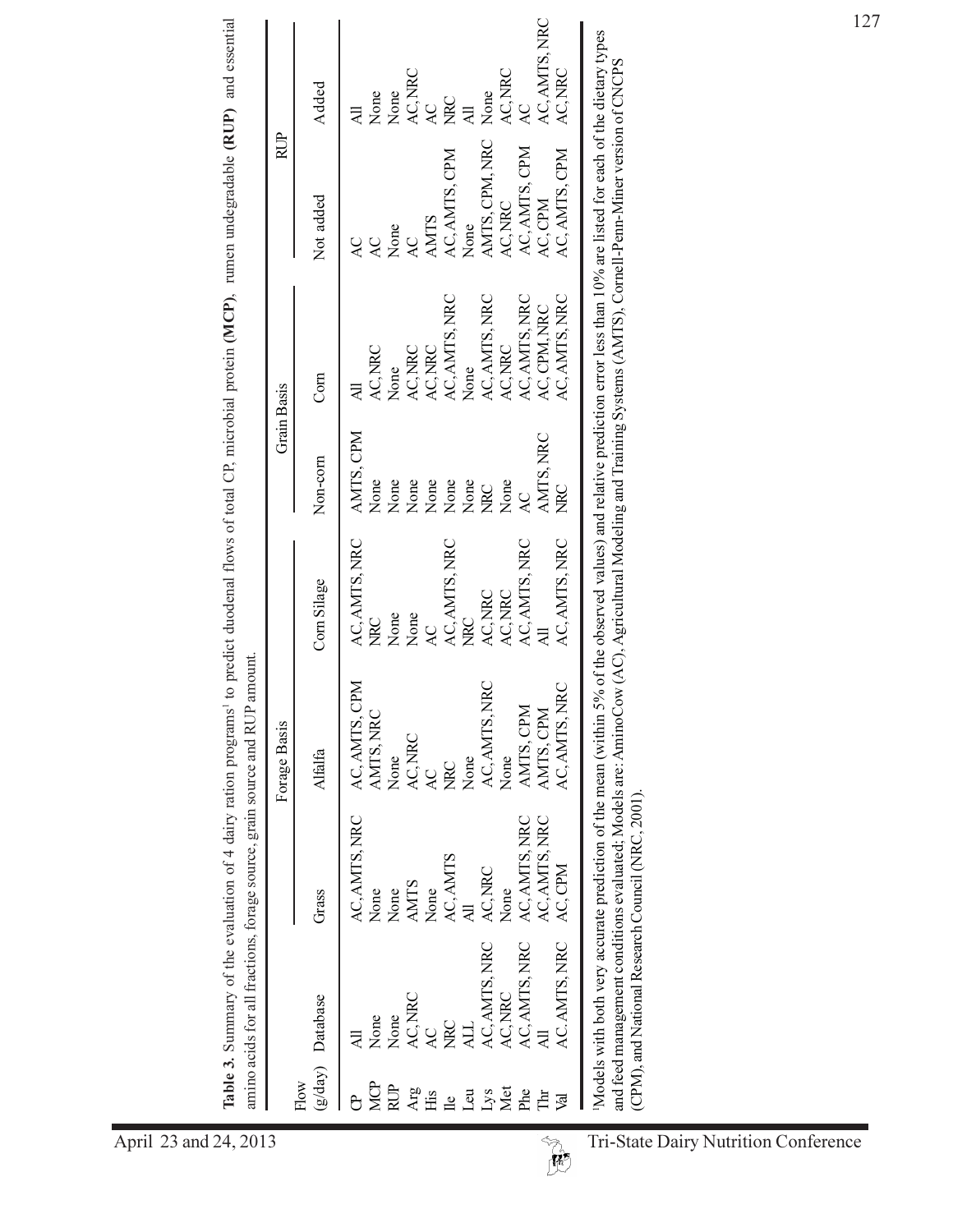| <b>NOT</b><br>$(g\mathrm{day})$<br>Flow                   | DMI  |                          | පි             |                         | <b>NDF</b>    |               |
|-----------------------------------------------------------|------|--------------------------|----------------|-------------------------|---------------|---------------|
|                                                           | High | $\overline{\phantom{a}}$ | Low            | High                    | <b>NOT</b>    | High          |
| AC, AMTS, NRC                                             |      |                          | None           | $\overline{\mathbb{R}}$ | AMTS, CPM     | 才             |
| None<br>MCP                                               |      | None                     | <b>AMTS</b>    | None                    | AMTS, NRC     | AC, AMTS      |
| None<br><b>RUP</b>                                        |      | None                     | None           | None                    | None          | None          |
| None<br>$\frac{\partial \mathbf{R}}{\partial \mathbf{R}}$ |      | AC, NRC                  | None           | AC, NRC                 | None          | AC, NRC       |
| AMTS, CPM, NRC<br>His                                     | AC   |                          | None           | AC, AMTS, NRC           | <b>AMTS</b>   | None          |
| AC, AMTS<br>$\mathbb{R}$                                  |      | <b>NRC</b>               | AC, AMTS, CPM  | <b>NRC</b>              | AMTS, CPM     | None          |
| Leu                                                       |      |                          | AMTS, CPM, NRC | $\overline{\mathbb{R}}$ | None          | AC, AMTS, CPM |
| AMTS, CPM, NRC<br>$\mathop{\text{Lys}}$                   | None |                          | AMTS, NRC      | None                    | AC, AMTS, NRC | AMTS, NRC     |
| None<br>Met                                               |      | AC, NRC                  | AC, NRC        | <b>NRC</b>              | <b>AMTS</b>   | None          |
| AC<br>Phe                                                 | AC   |                          | AC, NRC        | AC, AMTS, NRC           | AMTS, CPM     | <b>NRC</b>    |
| CPM<br>$T\text{hr}$                                       |      | AC, AMTS, NRC            | AC, AMTS, NRC  |                         | CPM           | AMTS.CPM.NRC  |
| AC, AMTS, NRC<br>Val                                      |      | AC, NRC                  | AC, AMTS, NRC  | AMTS, NRC               | <b>CPM</b>    | None          |

April 23 and 24, 2013

Tri-State Dairy Nutrition Conference  $\begin{picture}(120,15) \put(0,0){\vector(1,0){10}} \put(15,0){\vector(1,0){10}} \put(15,0){\vector(1,0){10}} \put(15,0){\vector(1,0){10}} \put(15,0){\vector(1,0){10}} \put(15,0){\vector(1,0){10}} \put(15,0){\vector(1,0){10}} \put(15,0){\vector(1,0){10}} \put(15,0){\vector(1,0){10}} \put(15,0){\vector(1,0){10}} \put(15,0){\vector(1,0){10}} \put(15,0){\vector($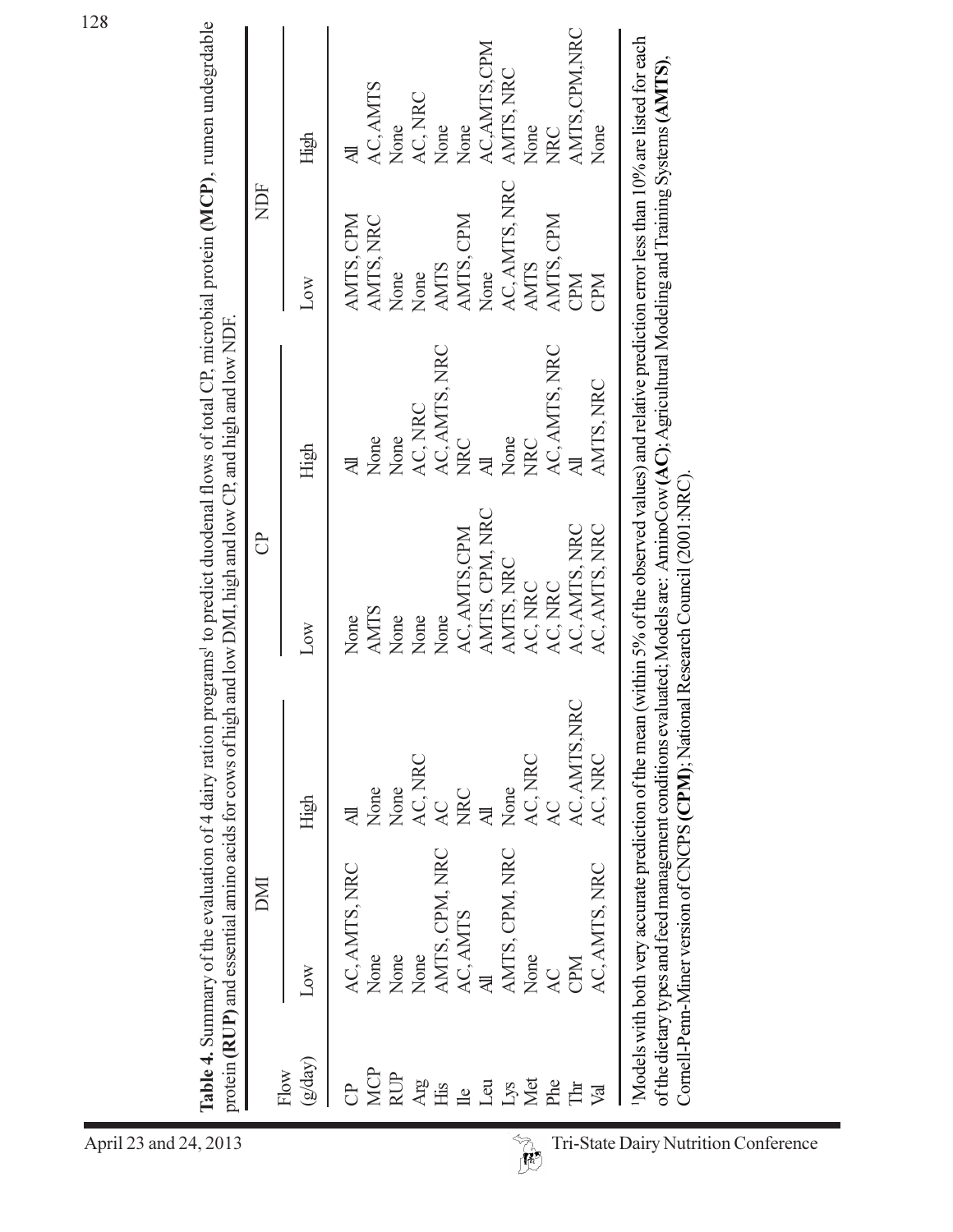|             |             | Mean Total         |                          |                | Mean                 |                  |                | Mean Post    |                                    |              |
|-------------|-------------|--------------------|--------------------------|----------------|----------------------|------------------|----------------|--------------|------------------------------------|--------------|
| Model       | Starch      | $\text{Tract}(\%)$ | $\pm$ SE                 | % observed     | Rumen (%)            | $\pm$ SE         | % observed     | Rumen (%)    | $\pm$ SE                           | % observed   |
| Observed    | ₹           | 92.8               |                          |                | 61.8                 | 20.6             |                | 30.9         | 19.2                               |              |
| <b>AMTS</b> |             | 96.0               | てくさい<br>インタン             |                | 81.2                 | 6.6              | 131.4          | 14.8         |                                    | 47.9         |
| CPM         |             | 96.3               |                          | 103.4          | 82.4<br>64.9         | 6.9              | 133.3          | 14.0         | $4.58$<br>$4.73$<br>$4.5$<br>$4.5$ | 45.3         |
| Offner      |             | 92.9               |                          | $100.1$        |                      | $\overline{8.1}$ | 105.0          | 27.8         |                                    | 90.0         |
| SM_NC       |             | 91.8               |                          | 98.9           | 60.2                 | 6.6              | 97.4           | 31.6         |                                    | 102.3        |
| Observed    | Com         | 92.3               | 62                       |                |                      | 18.5             |                | 37.7         | 17.7                               |              |
| <b>AMTS</b> | $n = 82$    | 95.8               |                          | 103.8          | 54.6<br>79.9         |                  | 146.3          |              | $\frac{1}{4}$                      | 42.2         |
| CPM         |             | 96.1               |                          | 104.1          | 80.5                 | 5.7              |                | 15.6         | $3.\overline{6}$<br>4.8            |              |
| Offner      |             | 91.5               |                          | 99.7           | 70.1                 | 13.1             | 147.4<br>128.4 | 29.4<br>33.1 |                                    | 41.4<br>78.0 |
| SM_NC       |             | 92.0               |                          |                | 58.9                 | 6.5              | 107.9          |              | 4.5                                | 87.8         |
| Observed    | Small grain | 94.6               | $\overline{2}$           |                |                      | 5.4              |                | 18.2         | 13.0                               |              |
| <b>AMTS</b> | $n = 58$    | 96.9               |                          |                | 76.4<br>85.4<br>76.7 | $3.\overline{0}$ | 111.8          | 11.5         |                                    | 63.2         |
| CPM         |             | 97.1               |                          | 102.4<br>102.6 |                      |                  | 113.5          | 10.5         |                                    | 57.7         |
| Offner      |             | 95.6<br>92.5       | 0.0<br>0.0<br>0.0<br>0.0 | $101.1$        | 85.4<br>63.4         | $\overline{8.1}$ | 111.8          | 24.3         | $28724$<br>$21474$                 | 133.4        |
| SM_NC       |             |                    |                          | 97.8           |                      | 4.6              | 83.0           | 29.9         |                                    | 164.2        |
| Observed    | Sorghum     | 80.4               | 17.7                     |                | 54.0                 | 17.5             |                | 26.3         | 12.7                               |              |
| <b>AMTS</b> | $n = 8$     | 93.2               |                          | 115.9          | 68.6                 |                  | 127.0          |              |                                    | 93.5         |
| CPM         |             | 93.5               | $3.7$<br>$3.7$<br>$1.2$  | 116.3          | 69.9                 | 8.9              | 129.4          | 24.6<br>23.6 | $5.3$<br>$5.3$<br>$5.0$            | 89.7         |
| Offner      |             | 89.9               |                          | 111.8          | 56.8                 | 2.6              | 105.2          | 33.0         |                                    | 125.5        |
| SM_NC       |             | 87.5               | $\overline{7}$           | 108.8          | 56.1                 | $\overline{2.4}$ | 103.9          | 31.4         |                                    | 119.4        |

129